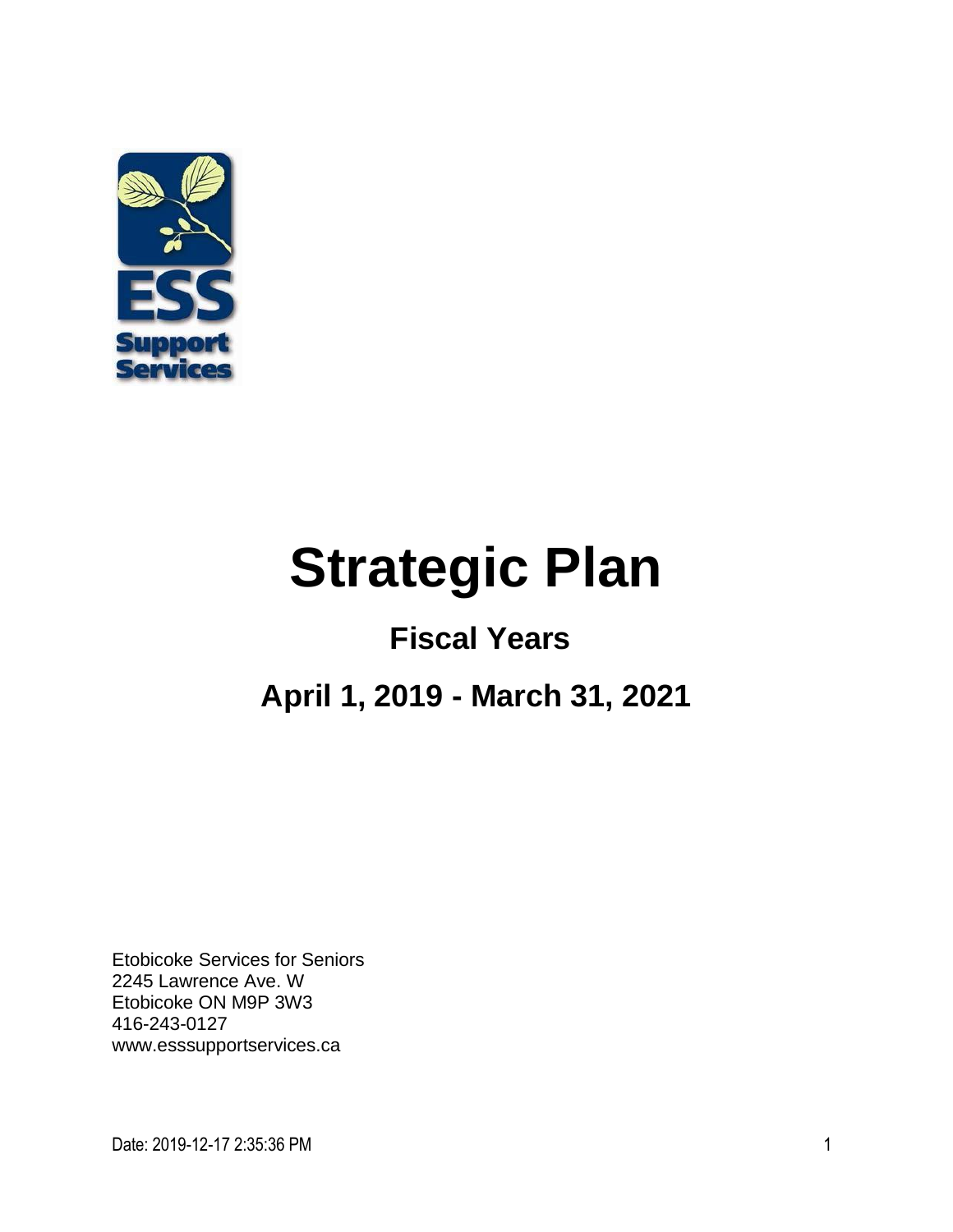## **Table of Contents**

|                                                                                                                                                                                                                                                                                                                                       | Page |
|---------------------------------------------------------------------------------------------------------------------------------------------------------------------------------------------------------------------------------------------------------------------------------------------------------------------------------------|------|
| <b>Creating our Ideal Business:</b><br><b>Mission Statement</b><br><b>Vision Statement</b><br><b>Core Values</b><br><b>Operating Principles</b>                                                                                                                                                                                       | 3    |
| <b>Current Internal Organizational Assessment</b>                                                                                                                                                                                                                                                                                     | 4    |
| <b>Goals</b>                                                                                                                                                                                                                                                                                                                          | 5    |
| <b>Objectives</b><br>• Strategic<br>• Performance<br>• Growth and Development<br>• Quality<br>• People                                                                                                                                                                                                                                | 5    |
| <b>Critical Issues</b><br>• Adaptability to Changing Policy and Funding Environment<br>• Capacity to Meet Changing Community Health and Social Services Needs<br>• Allocating Resources to their Best Use in the Delivery of Leading Edge<br>Programming<br>• Increasing Public Awareness and Connection to ESS Services and Supports | 7    |
| <b>ESS Core Strategies</b><br>• Impact More People<br>• Increase Diversity of Client Base: Geography, Culture, Language<br>• Improve Operational Efficiency<br>• Increase Core and Non-Core Funding<br>• Continuously Improve Quality                                                                                                 | 7    |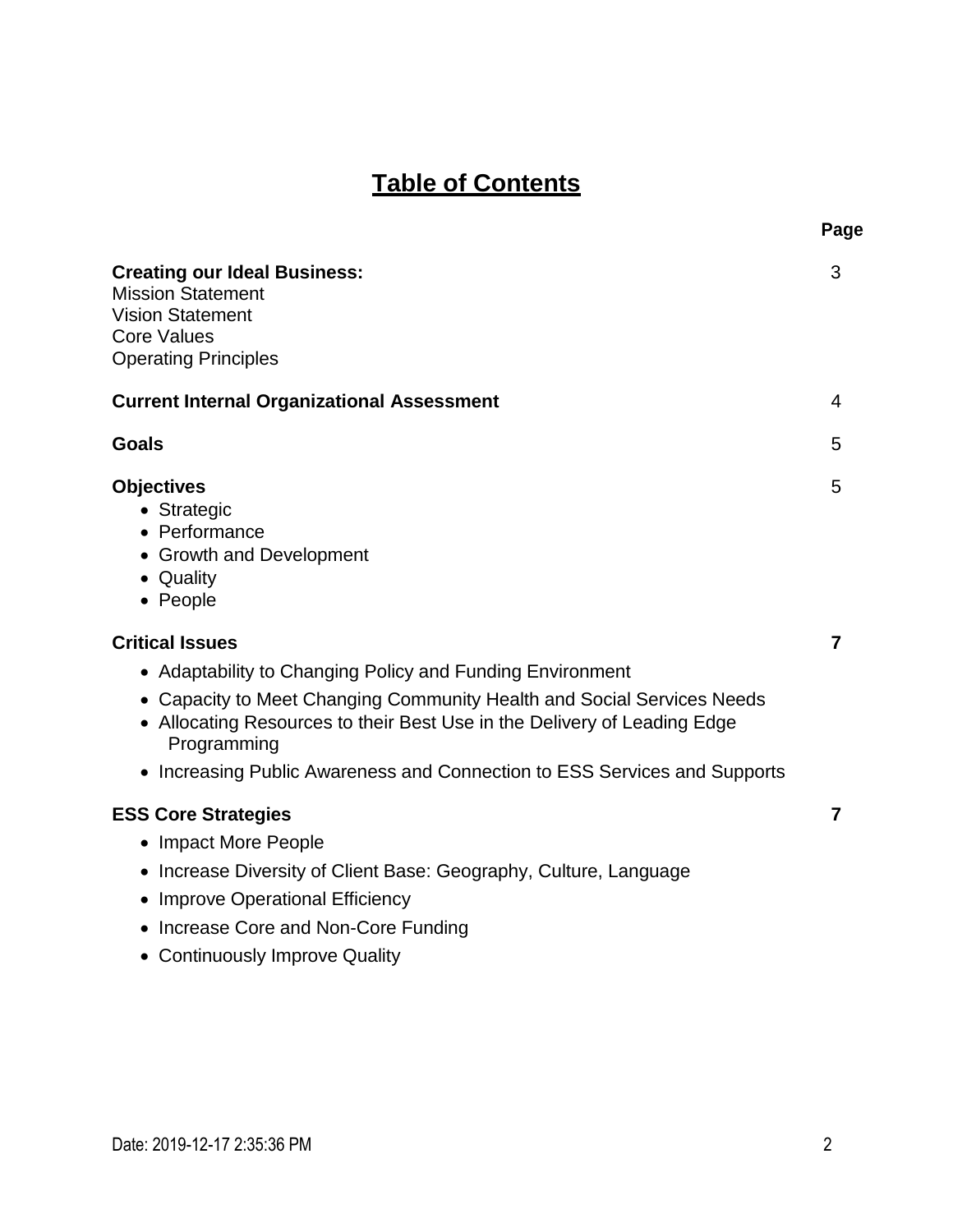#### **Mission Statement**

We are a not-for-profit agency committed to supporting seniors and vulnerable adults in their desire to remain in their own homes and community.

#### **Vision Statement**

To achieve and enhance our mission we envision a community of independent seniors sustained through excellence of operations, enthusiasm and continued innovation in the delivery of community support services.

#### **Core Values**

- **Safety** quality and continuous improvement
- **Respect** − diversity, ethical, cultural values and beliefs
- **Independence** − clients' autonomy and freedom of choice
- **Innovation** − creativity and imagination
- **Teamwork** − joint effort and shared decision-making and leadership
- **Accountability** − responsibility, transparency, confidentiality, integrity and honesty

#### **Operating Principles**

- Encourage and support client and family-centred care partnerships from services design and delivery to evaluation.
- Foster a culture of safety and harassment-free environment for clients, families, staff and volunteers.
- Maintain a commitment to equity, fairness, efficiency, effectiveness and fiscal responsibility.
- Provide clients with competent, professional and caring staff and volunteers.
- Collaborate and build partnerships with complementary community organizations and other stakeholders.
- Strive for excellence and adherence to the highest quality of service.
- Recognize the significant contribution of staff, volunteers, families and community organizations.
- Undertake promotion, advocacy and fundraising opportunities.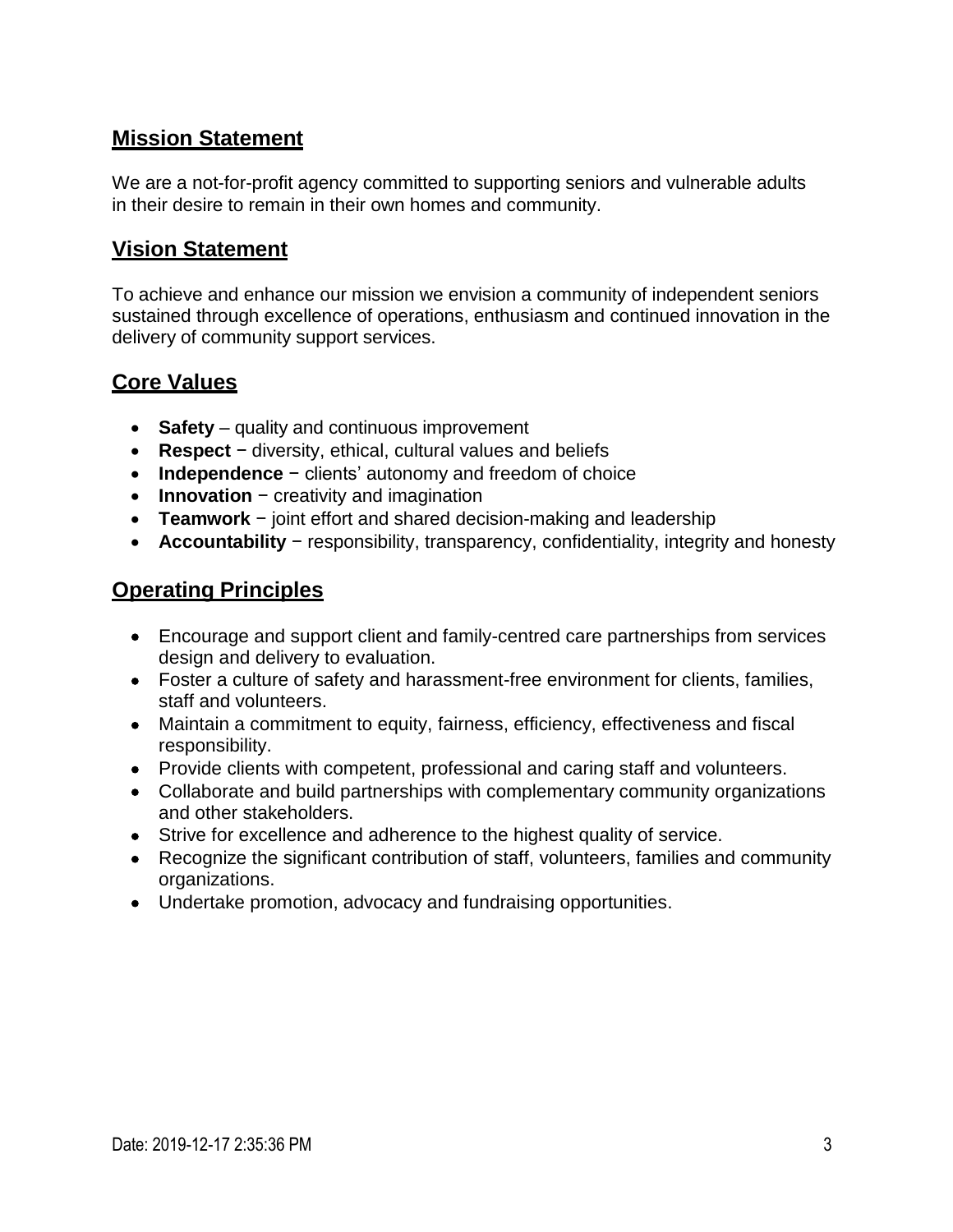### **CURRENT INTERNAL ORGANIZATIONAL ASSESSMENT**

| <b>Guiding Principles</b>                                                                                                           | <b>Strengths to build on:</b><br>(capabilities and competencies)                                                                                                                                           |  |
|-------------------------------------------------------------------------------------------------------------------------------------|------------------------------------------------------------------------------------------------------------------------------------------------------------------------------------------------------------|--|
| Required:                                                                                                                           | <b>Internal</b>                                                                                                                                                                                            |  |
| Knowledge of current<br>program performance,<br>impact and efficacy                                                                 | The Board, Directors and senior staff<br>team remain stable with the right mix of<br>experience and skills                                                                                                 |  |
| Ongoing consistency in<br>measuring results/outcomes                                                                                | The CEO and staff have the capacity to<br>meet the objectives established in the<br><b>Strategic Plan</b>                                                                                                  |  |
| Software and systems foster full<br>capacity operations                                                                             | The financial oversight and due diligence<br>of the Finance and Audit Committees                                                                                                                           |  |
| Agency reserves are protected and<br>increased                                                                                      | ensures prudent and accountable<br>management                                                                                                                                                              |  |
| The Board, staff and volunteers<br>are committed to meeting, or<br>exceeding the priorities<br>established in the Strategic<br>Plan | Staff have clear roles, are accountable for<br>goals established by Performance<br>Management Plans, and understand how<br>their personal performance targets support<br>the agency's corporate priorities |  |
|                                                                                                                                     | <b>External</b>                                                                                                                                                                                            |  |
|                                                                                                                                     | ESS maintains strong relationships and<br>trust of funders and donors                                                                                                                                      |  |
|                                                                                                                                     | The reputation and public awareness of the<br>agency is outstanding                                                                                                                                        |  |
|                                                                                                                                     |                                                                                                                                                                                                            |  |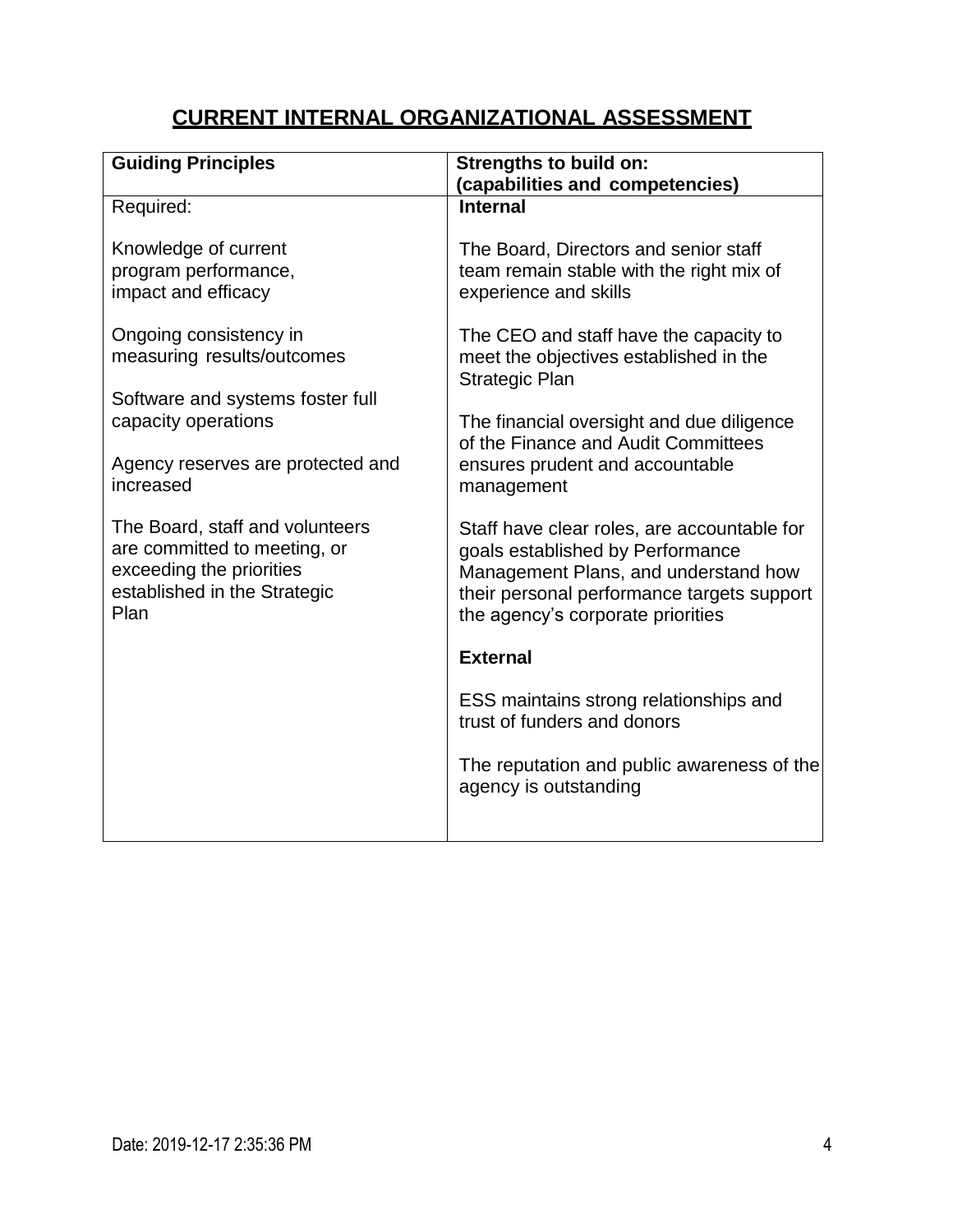#### **GOALS**

- ESS has the capacity to respond and succeed in the highly competitive community support services and funding environment
- ESS manages to predict and adapt to changing community needs
- Services and support are inclusive and address diverse population needs
- ESS continues to meet its quality and performance standards

#### **OBJECTIVES**

#### **1. STRATEGIC**

Strategic Plan (SP) is adopted by the Board and reviewed and refreshed annually

Performance Management Plans are (PMPs) in place for all staff and the review cycle is adhered to

Performance Management targets are linked to strategic priorities

Annual environmental scan informs annual budget and operational plan

#### **2. PERFORMANCE**

An annual environmental scan is presented to the Board, identifying the key external opportunities and threats, and the implications of these on agency programs and services and its ongoing viability and health

The Board completes an annual self-evaluation

The Board undertakes a regular review and refresh of CEO Performance Management Plan (PMP)

CEO works with Directors to set Divisional PMPs, incorporating mentoring and training and development goals and evaluation protocols for each team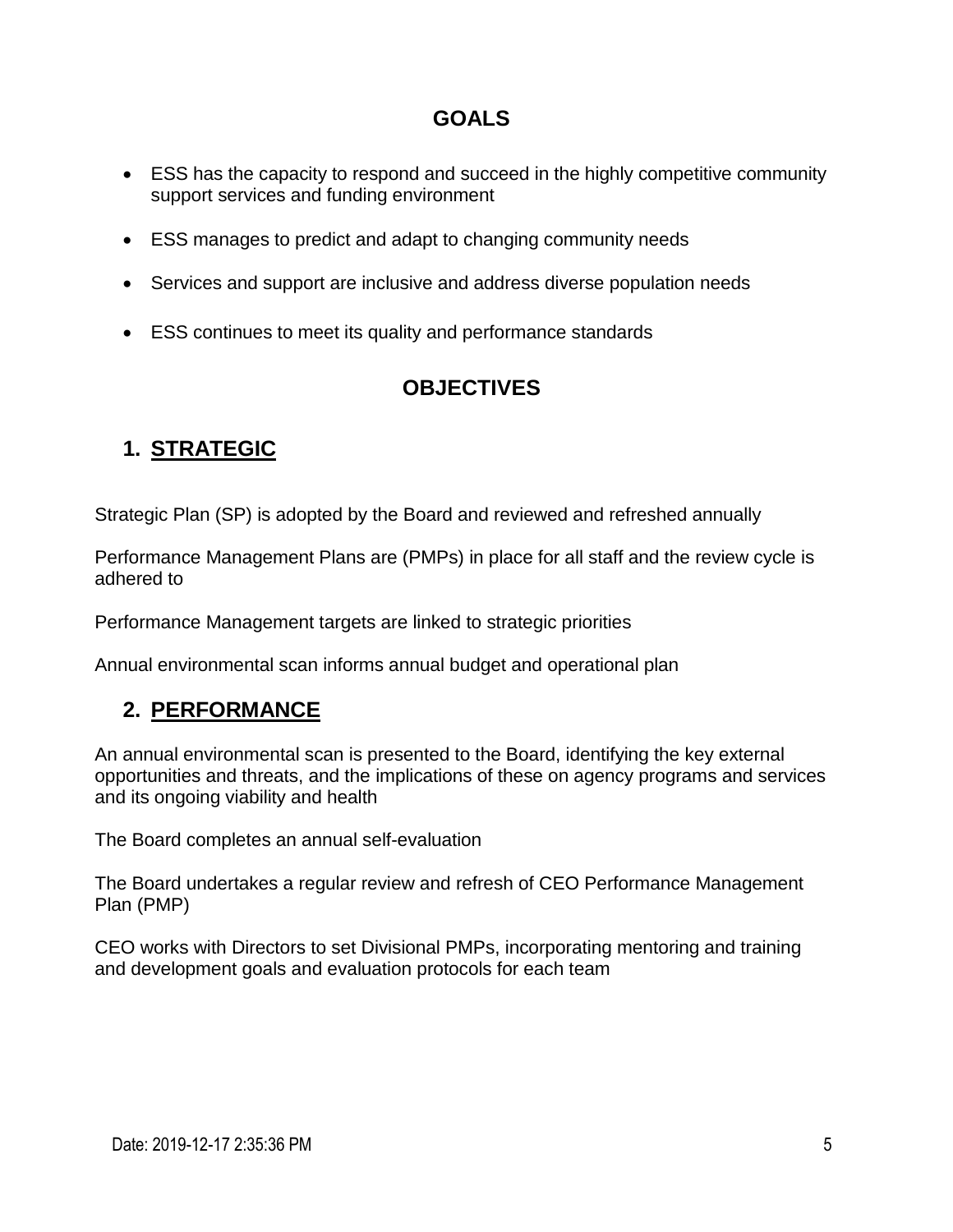#### **3. GROWTH AND DEVELOPMENT**

Core funding supports core programs

Core funding is used to incent partnerships (extend reach and impact through shared initiatives)

Time limited projects (one-time grants and fundraising) are funded separately, terminated when the funding concludes

Resources are specifically generated to acquire non-core professional support to develop new sources of funding

Agency complies with all reporting requirements

#### **4. QUALITY**

Performance targets driven by best practice indicators

Strong leadership is demonstrated in community services and family health literacy

High brand awareness associated with a relevant value proposition and positive reputation.

The staff and volunteer team understand and promote the agency mission and mandate

Client and family collaborations are achieved

#### **5. PEOPLE**

The workplace fosters transparency, collaboration and respect and encourages constructive feedback and full management attention

Workplace safety and wellness guide management leadership and decision-making

The Strategic Plan is clearly communicated to and accepted by clients/caregivers, volunteers, board, staff, funders and the community at large.